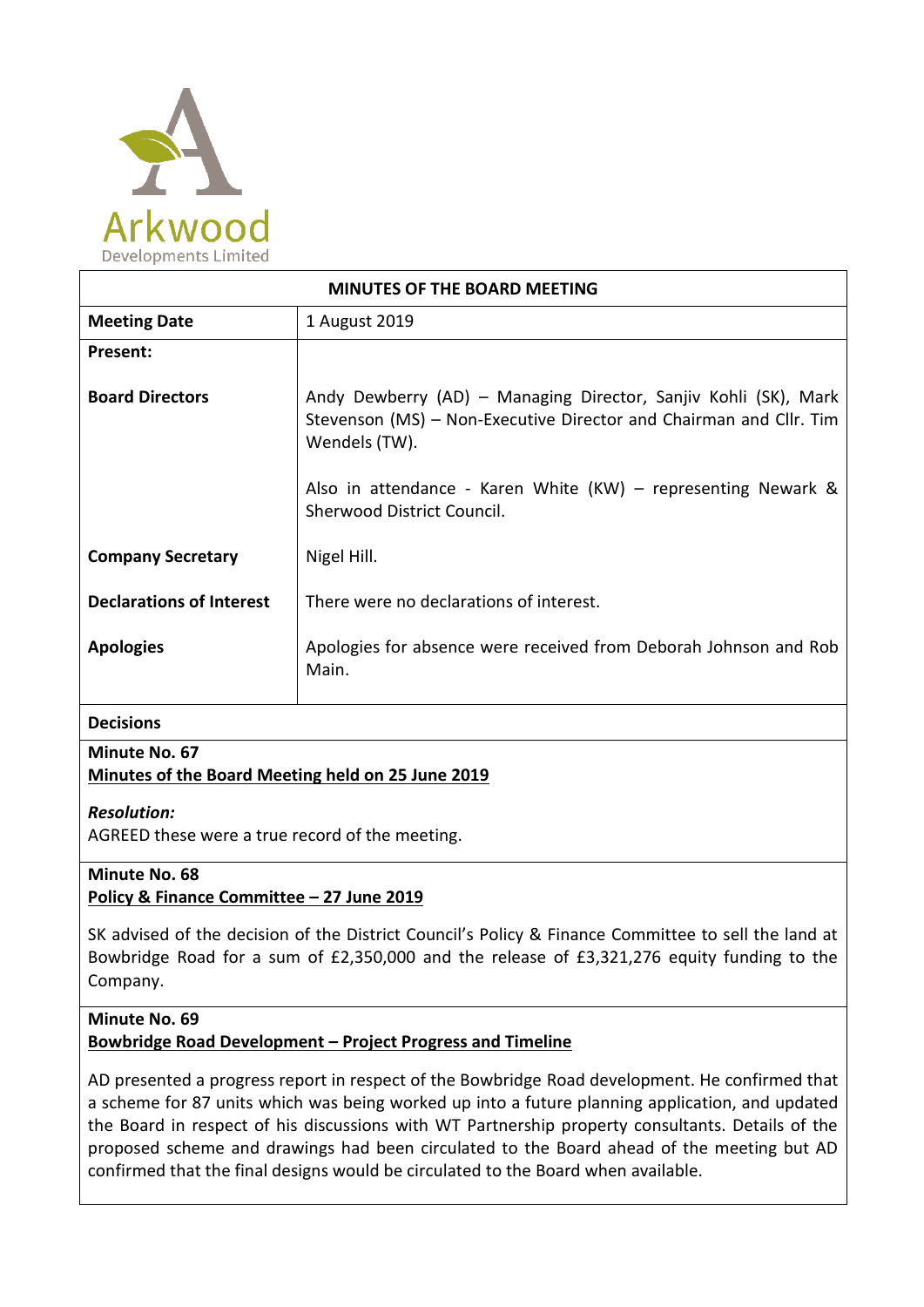# *Resolution*

AGREED that:

- a) the Board note the progress and future actions; and
- b) the Board receive financial information relating to the scheme on a quarterly basis.

#### **Minute No. 70 Bowbridge Road Business Case**

The Business Case agreed by the Council's Shareholder Committee was circulated to the Board prior to the meeting. AD confirmed that the Business Case would evolve further as the scheme and planning application submission are finalised. It was noted that the final Business Case would need to be re-presented to the Council's Shareholder Committee.

# **Minute No. 71 Elm Avenue**

EXEMPT MINUTE – See attached appendix

#### **Minute No. 72 Future Projects Outline and Council Land Asset Review**

AD reported that he had scheduled a meeting with the District Council's Business Manager for Planning Policy to progress the identification of possible future development sites. Following this meeting, he would bring a future document to the Board, which in effect would be a 'pipeline tracker'.

AD also advised that he would also meet with the Council to discuss the Southwell site and he would look to make further progress with the Lowfield Lane site.

AGREED that the 'pipeline tracker' should be included on future Board Meeting agendas for regular review.

# **Minute No. 73 Treasury Management**

SK reported that the equity funding released by the Council to the Company, had been invested in accordance with the Council's Treasury Management Strategy in a risk free instant access account. AD confirmed he had the appropriate access to this equity funding and he added that the imminent purchase of a new financial system by the Council (to be used by Arkwood) would assist with financial viability and cash flow.

The Treasury Management Strategy was circulated to the Board for consideration. In addition, SK circulated a draft Statement of Accounts for the Company for the year ending 31 March 2019.

# *Resolution*

AGREED that the Treasury Management Strategy and draft Statement of Accounts for the Company for the year ending 31 March 2019, be approved.